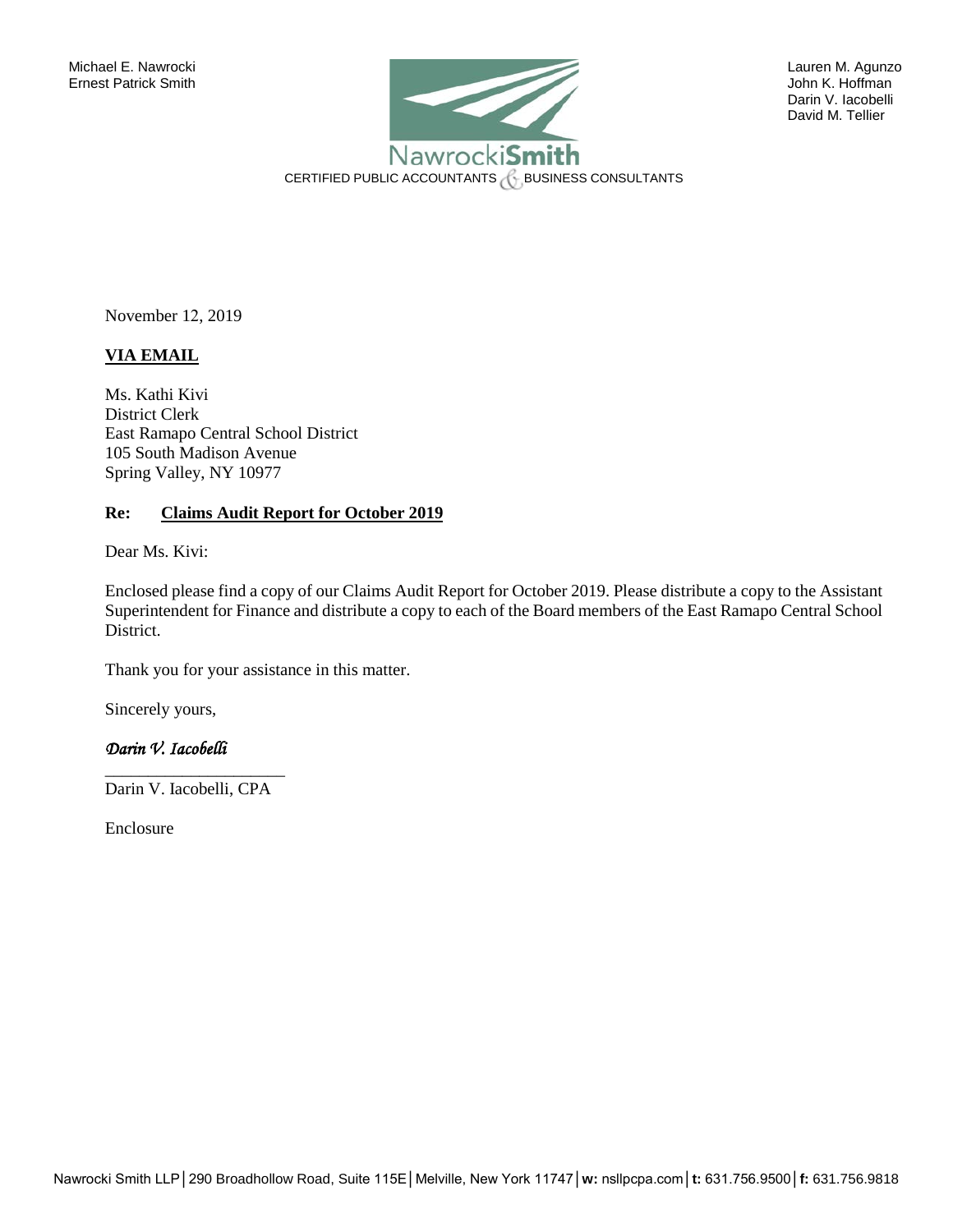

 Darin V. Iacobelli David M. Tellier

November 12, 2019

## **VIA EMAIL**

Board of Education East Ramapo Central School District 105 South Madison Avenue Spring Valley, NY 10977

## *Re: Claims Audit Report for the Month of October 1, 2019 through October 31, 2019*

Board of Education:

We have completed our claims auditing services to the East Ramapo Central School District covering the time period of October 1, 2019 through October 31, 2019. The services we performed, as outlined within our proposal, include reviewing all claims against the District. The purpose of this report is to update the Board of Education on work performed to date, our findings, and recommendations.

For ease of reference we have categorized the remainder of this report as follow:

## **Claims Audit Services**

#### **Exhibits**

#### **CLAIMS AUDIT SERVICES**

The claims audit services performed on each claim against the District consisted of:

- 1. Verification of the accuracy of invoices and claim forms.
- 2. Ensuring proper approval of all purchases; checking that purchases constitute legal expenses of the school district.
- 3. Determining that purchase orders have been issued in accordance with Board of Education policy, and applicable state law.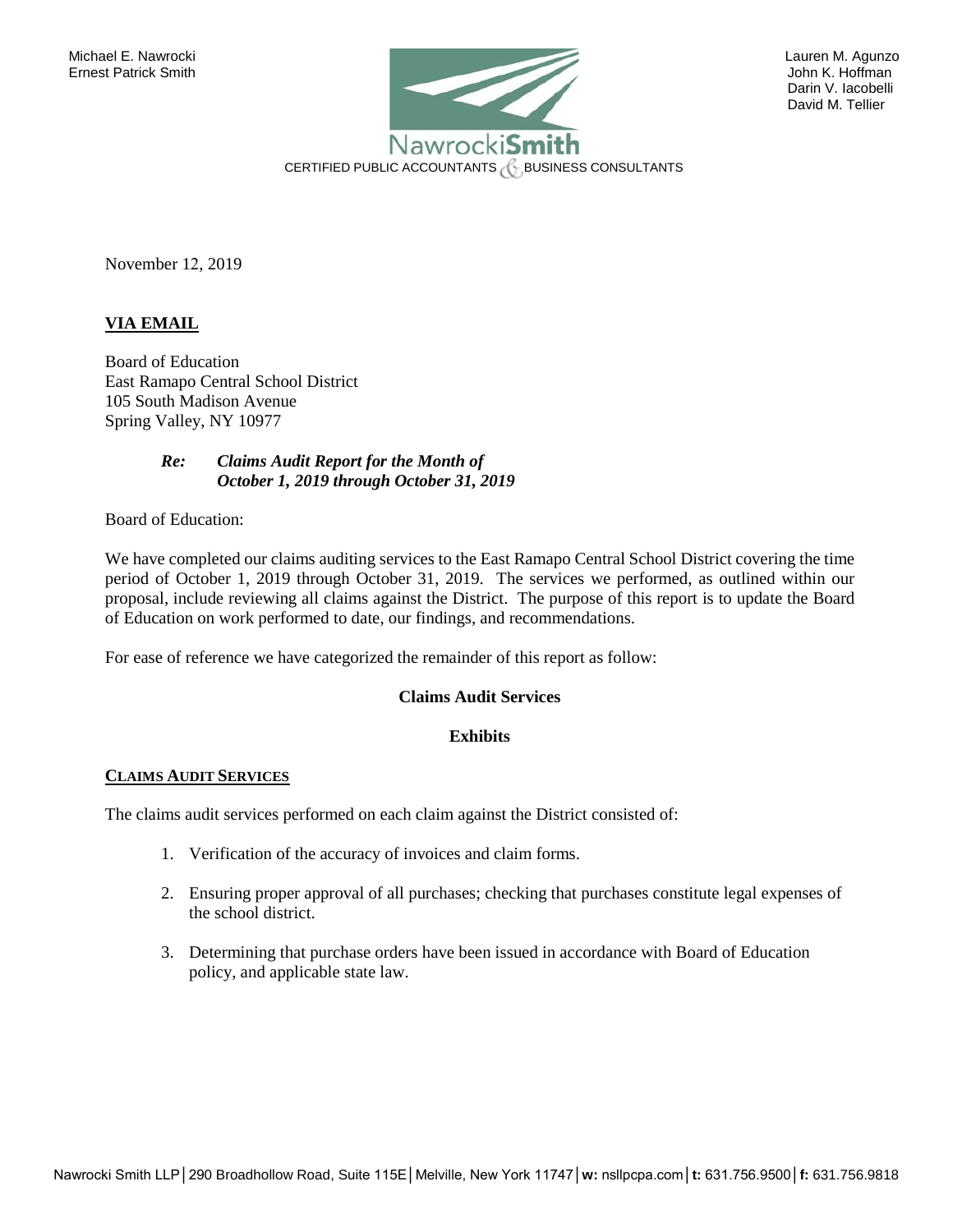# Nawrocki**Smith**

*Board of Education East Ramapo Central School District November 12, 2019 Page 2* 

## *Re: Claims Audit Report for the Month of October 1, 2019 through October 31, 2019*

- 4. Comparison of invoices or claims with previously approved contracts.
- 5. Reviewing price extensions, claiming of applicable discounts, inclusion of shipping and freight charges.
- 6. Approving all charges that are presented for payment which are supported with documentary evidence indicating compliance with all pertinent laws, policies and regulations.

Over the time period of October 1, 2019 through October 31, 2019 we have audited **518** claims against the District in the amount of **\$15,101,481.37** (See attached Exhibit I). We made inquiries and/or observations into **90** claims in the amount of **\$1,228,003.72**. It should be noted that currently, there are no outstanding inquiries in regard to the audit of claims made against the District for the period of July 1, 2019 through October 31, 2019. We have summarized the inquiries and/or observations as well as the resolutions within Exhibit II.

Please note that for comparative purposes, we have attached Exhibit II – "Summary of Inquiries/Resolutions" for each of the prior months, if applicable.

We trust that the foregoing comments are clear. If you have any questions or you would like to discuss this matter further, please contact me at 631-756-9500.

Very truly yours,

*Nawrocki Smith LLP*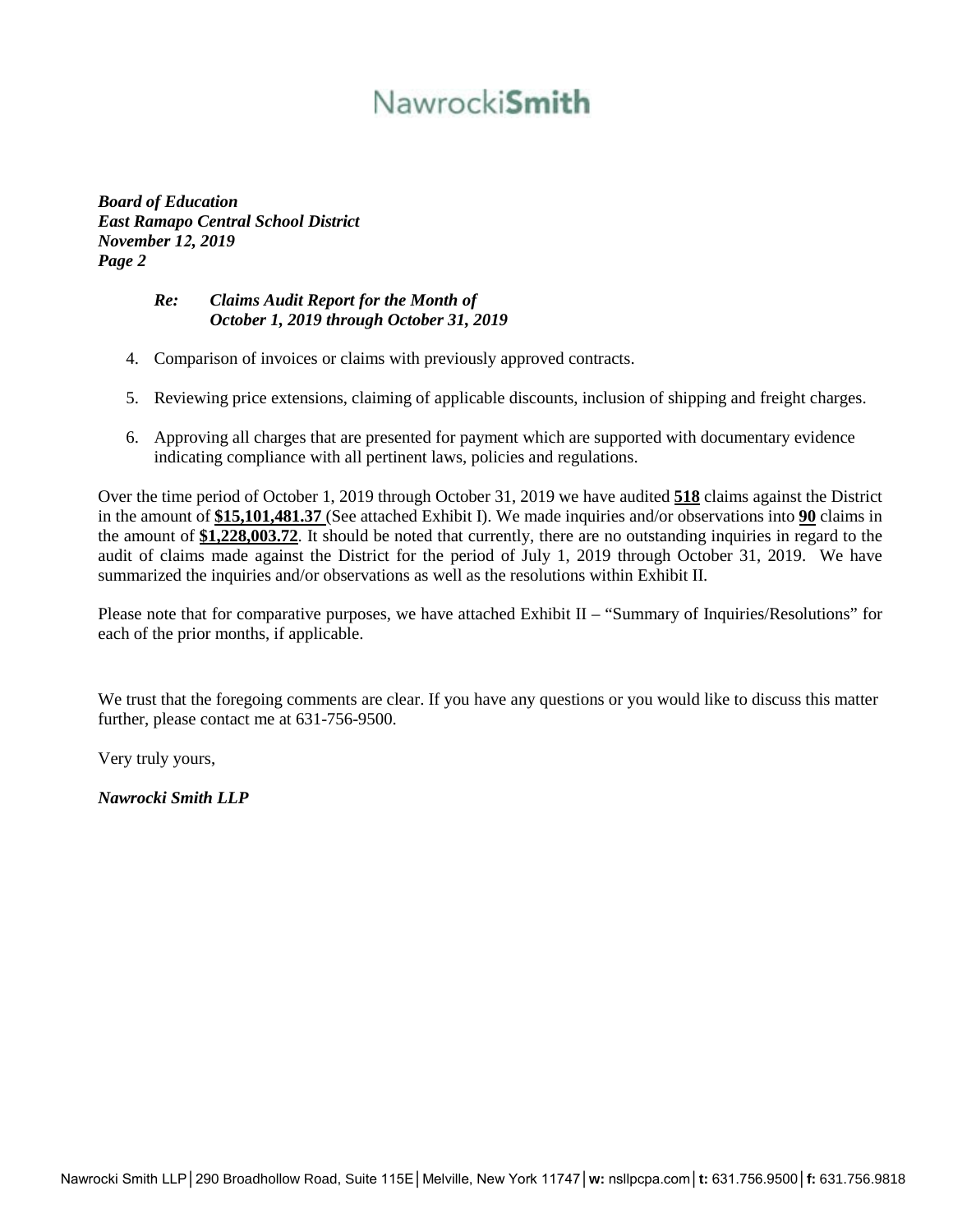| <b>Claims Audit By Fund</b>                | Legend:         |                                        |
|--------------------------------------------|-----------------|----------------------------------------|
| <b>East Ramapo Central School District</b> | A - General     | H - Capital                            |
| <b>Exhibit I</b>                           |                 | $C -$ School Lunch TA - Trust & Agency |
| October 2019                               | F - Special Aid | CM - Scholarship                       |

| <b>Check Date</b> | <b>Audit Date</b> | Warrant# | Fund      | # of          | Value of Checks # of Inquiries | \$ Value of      | # of Resolved    | # of Outstanding | <b>Check Sequence</b> |
|-------------------|-------------------|----------|-----------|---------------|--------------------------------|------------------|------------------|------------------|-----------------------|
|                   |                   |          |           | <b>Checks</b> |                                | <b>Inquiries</b> | <b>Inquiries</b> | <b>Inquiries</b> |                       |
| 10/04/19          | 10/03/19          | 73       | A         | 42            | 1,164,137.49                   | 9.961.55         |                  |                  | 405903-405944         |
| 10/04/19          | 10/03/19          | 74       | ι.        |               | 4.962.20                       |                  |                  |                  | 16347                 |
| 10/04/19          | 10/03/19          | 76       |           | 35            | 438,034.74                     | 201.098.67       |                  |                  | 52608-52642. Void     |
| 10/04/19          | 10/03/19          | 75       | Н         |               | 150,000.00                     |                  |                  |                  | 268                   |
| 10/04/19          | 10/03/19          | 77       | <b>TA</b> |               | .560.00                        |                  |                  |                  | 36776                 |
| <b>TOTAL</b>      |                   |          |           | 80            | 1.758.694.43                   | 211,060.22       |                  |                  |                       |

| <b>Check Date</b> | <b>Audit Date</b> | Warrant# | Fund | $#$ of        | Value of Checks # of Inquiries |    | * Value of       | # of Resolved    | # of Outstanding | <b>Check Sequence</b> |
|-------------------|-------------------|----------|------|---------------|--------------------------------|----|------------------|------------------|------------------|-----------------------|
|                   |                   |          |      | <b>Checks</b> |                                |    | <b>Inquiries</b> | <b>Inquiries</b> | <b>Inquiries</b> |                       |
| 10/11/19          | 10/10/19          | 79       |      |               | 3.536.33                       |    | 3.536.33         |                  |                  | 405945                |
| 10/11/19          | 10/10/19          | 81       |      | 96            | 3.026.914.91                   |    | 28.574.18        |                  |                  | 405946-406041         |
| 10/11/19          | 10/10/19          | 80       |      | 29            | 537.713.44                     |    | 388,032.16       |                  |                  | 52643-52671           |
| 10/11/19          | 10/10/19          | 78       |      |               | 45.051.84                      |    |                  |                  |                  | 269                   |
| <b>TOTAL</b>      |                   |          |      | 127           | 3.613.216.52                   | 31 | 420,142.67       | 31               |                  |                       |

| <b>Check Date</b> | <b>Audit Date</b> | Warrant# | Fund | # of   | Value of Checks # of Inquiries |                          | <b>\$ Value of</b> | # of Resolved | # of Outstanding | <b>Check Sequence</b> |
|-------------------|-------------------|----------|------|--------|--------------------------------|--------------------------|--------------------|---------------|------------------|-----------------------|
|                   |                   |          |      | Checks |                                |                          | <b>Inquiries</b>   | Inquiries     | <b>Inquiries</b> |                       |
| 10/18/19          | 10/17/19          | 83       |      | 84     | 327,910.26                     |                          | 17.231.24          |               |                  | 406042-406125         |
| 10/18/19          | 10/17/19          | 86       |      | 23     | 1,231,888.06                   |                          |                    |               |                  | 406126-406148         |
| 10/18/19          | 10/17/19          | 84       |      |        | 56,622.95                      | $\overline{\phantom{a}}$ |                    |               |                  | 16348-16352           |
| 10/18/19          | 10/17/19          | 85       |      | 47     | 772.223.51                     |                          | 85,295.00          |               |                  | 52672-52718           |
| 10/18/19          | 10/17/19          | 82       |      |        | 668,621.20                     |                          |                    |               |                  | 270-275               |
| <b>TOTAL</b>      |                   |          |      | 165    | 3,057,265,98                   | 14                       | 102,526.24         | 14            |                  |                       |

| <b>Check Date</b>  | <b>Audit Date</b> | Warrant # | <b>Fund</b> | # of<br><b>Checks</b> | Value of Checks # of Inquiries |    | \$ Value of<br><b>Inquiries</b> | # of Resolved<br><b>Inquiries</b> | # of Outstanding<br><b>Inquiries</b> | <b>Check Sequence</b> |
|--------------------|-------------------|-----------|-------------|-----------------------|--------------------------------|----|---------------------------------|-----------------------------------|--------------------------------------|-----------------------|
| 10/25/19           | 10/24/19          | -90       |             | 101                   | 5.273.087.11                   |    | 68.768.91                       |                                   |                                      | 406149-406249         |
| 10/25/19           | 10/24/19          | 94        | А           |                       | 168,599.20                     |    | 168,599.20                      |                                   |                                      | 406250-406252         |
| 10/25/19           | 10/24/19          | 92        | $\sqrt{ }$  |                       | 489,126.76                     |    | 1.075.02                        |                                   |                                      | 16353-16358           |
| 10/25/19           | 10/24/19          | 93        |             | 30                    | 602,612.34                     | 16 | 255,831.46                      | 16                                |                                      | 52719-52748           |
| 10/25/19           | 10/24/19          | 89        | Н           |                       | 74,410.00                      |    | -                               | $\overline{\phantom{a}}$          |                                      | 276                   |
| 10/25/19           | 10/24/19          | 91        | TA          |                       | 64,469.03                      |    |                                 |                                   |                                      | 36807-36811           |
|                    | <b>TOTAL</b>      |           |             | 146                   | 6,672,304.44                   | 37 | 494.274.59                      | 37                                |                                      |                       |
|                    |                   |           |             |                       |                                |    |                                 |                                   |                                      |                       |
| <b>GRAND TOTAL</b> |                   |           |             | 518                   | 15,101,481.37                  | 90 | \$1,228,003.72                  | 90                                |                                      |                       |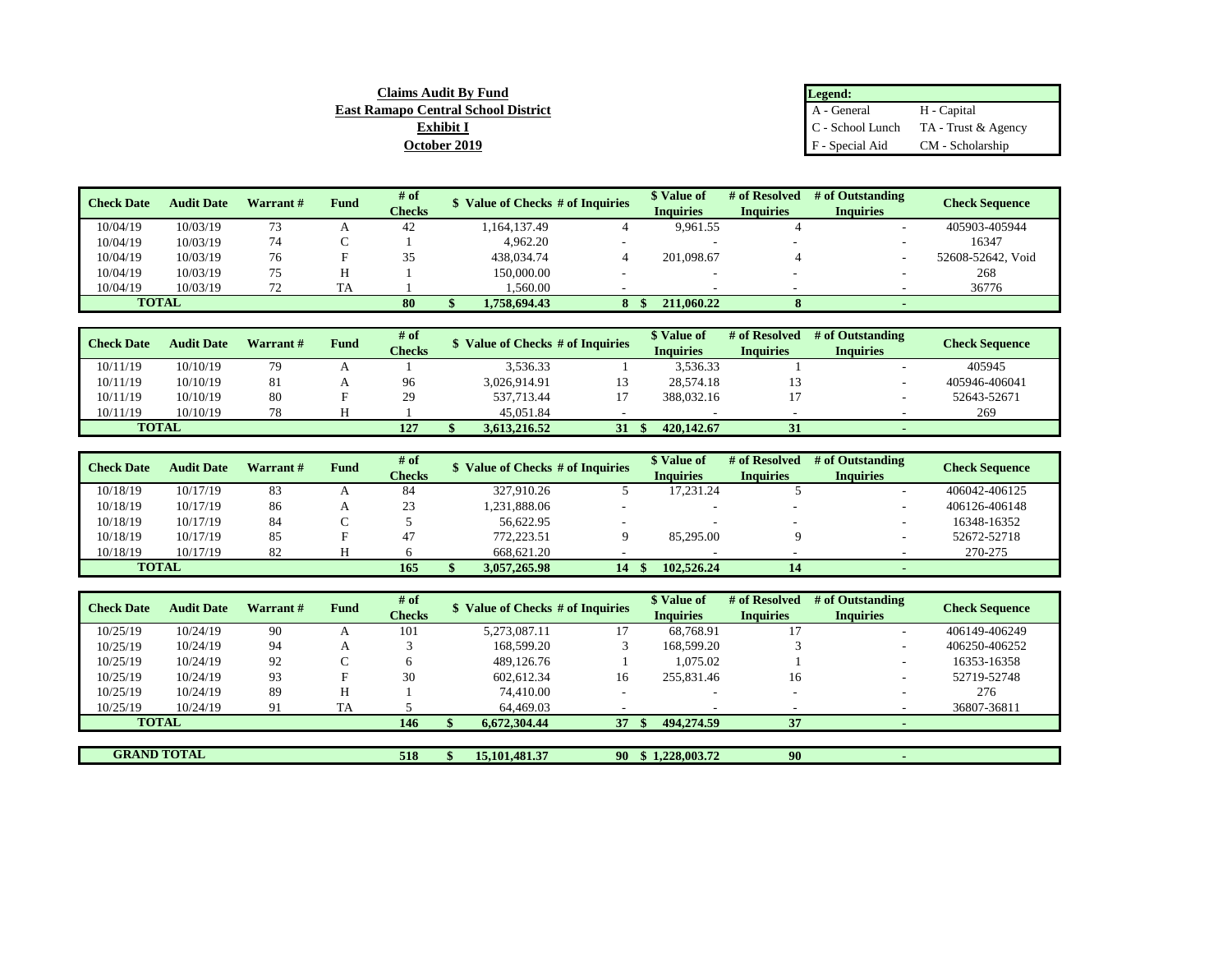| <b>Check Date</b> | <b>Pavroll Run</b><br><b>Date</b> | Warrant# | <b>Fund</b> | # of<br><b>Checks</b> | Value of Checks # of Inquiries | \$ Value of<br>Inquiries | # of Resolved<br><b>Inquiries</b> | # of Outstanding<br><b>Inquiries</b> | <b>Check Sequence</b> |
|-------------------|-----------------------------------|----------|-------------|-----------------------|--------------------------------|--------------------------|-----------------------------------|--------------------------------------|-----------------------|
| 10/11/19          | 10/11/19                          |          | TA          | 43                    | 2,151,650.14                   |                          |                                   |                                      | 36777-36790: Wires    |
| 10/22/19          | 10/22/19                          |          | TA          |                       | 30.754.27                      |                          |                                   |                                      | Wires                 |
| 10/25/19          | 10/25/19                          |          | TA          | 46                    | 2.236.025.86                   |                          |                                   |                                      | 36791-36806: Wires    |
|                   | <b>TOTAL</b>                      |          |             | 95                    | 4.418.430.27                   |                          |                                   |                                      |                       |

\*Payroll Warrants are included for informational purposes only and have not been reviewed.